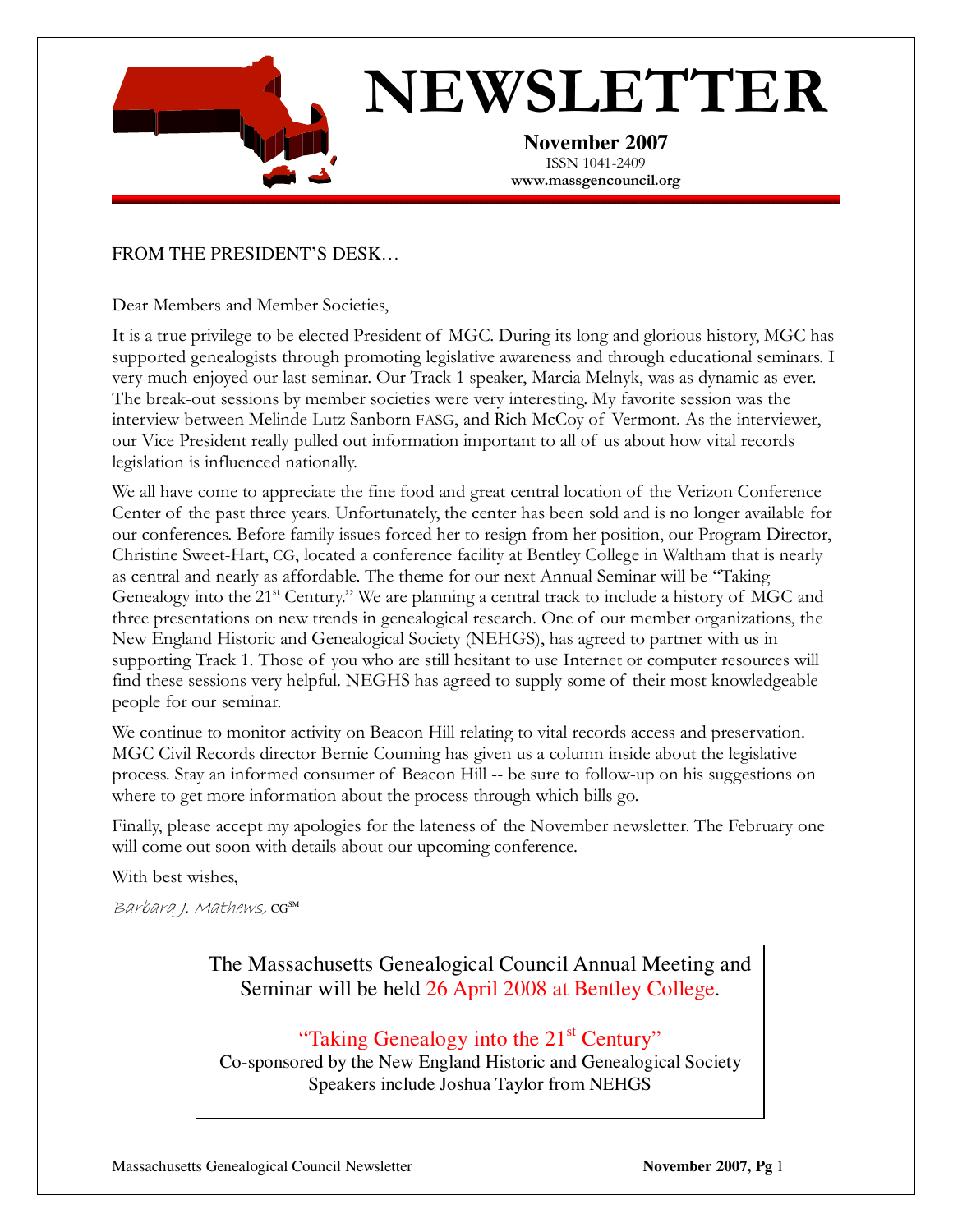# MGC BOARD MEMBERS 2007-2009

#### **OFFICERS**

Barbara J. Mathews, CG, President Melinde Lutz Sanborn, FASG, Vice President Kathryn Smith Black, Treasurer Sharon Sergeant, Secretary

#### **DIRECTORS**

Ann Dzindolet, Archives Bernie Couming, Civil Records Arthur Roberts, Newsletter Editor Position open, Programs Michael Brophy, Publicity Sheila FitzPatrick, Ways & Means Christine Sweet-Hart, CG, Webmaster

 $\overline{a}$ 

#### NEXT BOARD MEETING 2 FEBRUARY 2007

MGC Board meets four times a year. The next meeting will take place 2 February 2008, at NARA, Waltham, from 1:00 PM to 4:00 PM.

# HISTORY AND MISSION STATEMENT

The Massachusetts Genealogical Council was founded in 1980 and has dedicated itself to serving the interests of the state's genealogical community.

MGC's stated purposes are to act as advocates in monitoring legislative and administrative activities of governmental agencies which affect genealogists; to sponsor and present legislation and programs designed to expand the resources and accessibility of services; to develop and promote the growth, education, and exchange of ideas among persons and organizations interested in the pursuit of genealogy; and to provide other activities to advance genealogy.

# CONTACTING MGC

**Newsletter Contributions**: If you would like to have the projects or activities of your society included in the MGC newsletter, please send them to Newsletter Editor, Massachusetts Genealogical Council, P. O. Box 5393, Cochituate, MA 01778, or via email to info@massgencouncil.org.

**Newsletter Options**: If you would like to receive the newsletter via email, please contact the newsletter editor at info@massgencouncil.org.

Coming in the Next Issue: Vital record access updates, news, reviews.

Address/Email Change? Keep the MGC newsletter coming - inform us of any changes by contacting us at info@massgencouncil.org.

**November 2007, Pg 2** Massachusetts Genealogical Council Newsletter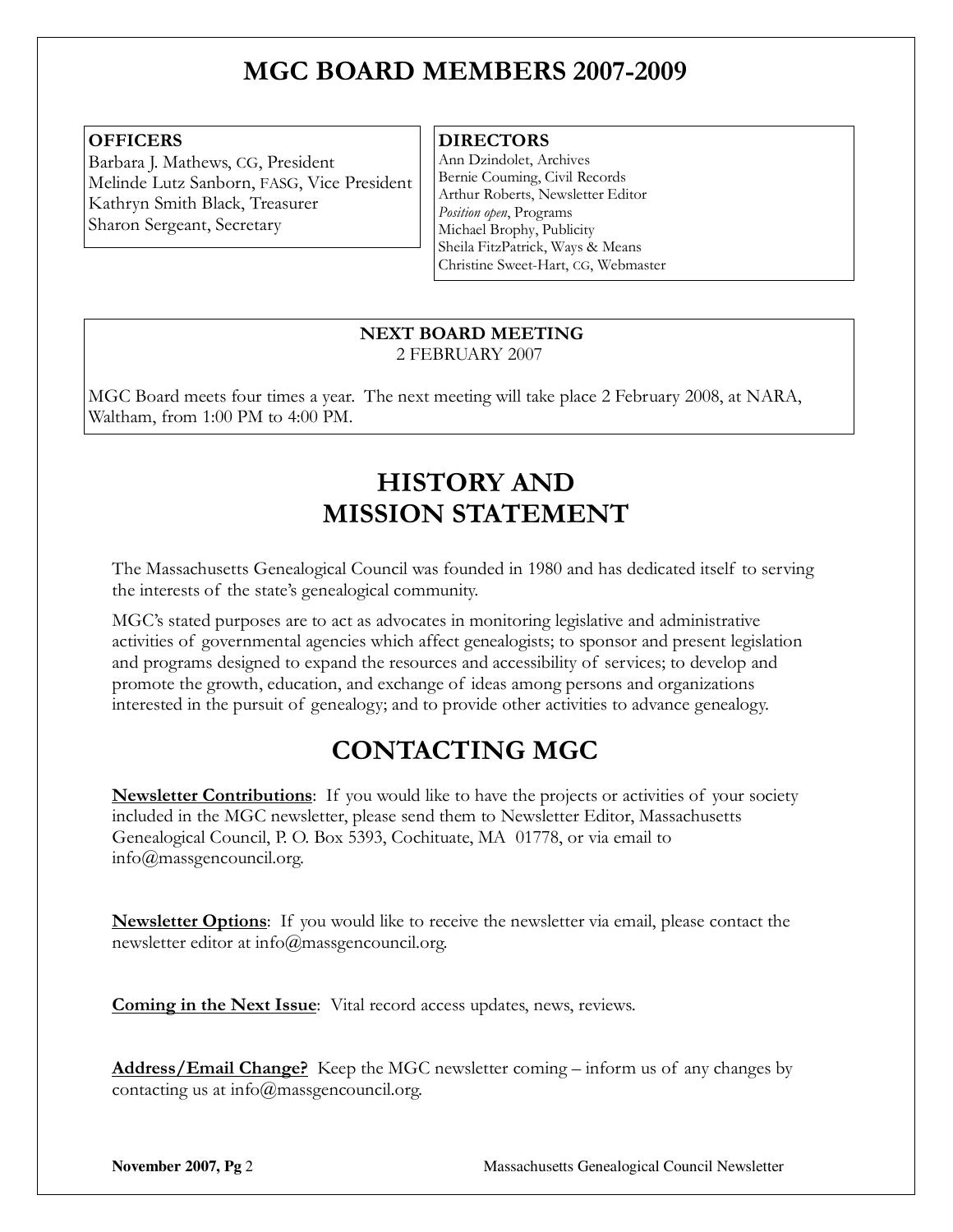## CIVIL RECORDS REPORT

By Bernard Couming, Civil Records Director

The genealogical community and affiliated historians and researchers continue to express their concern to maintain public access to the Vital Records in Massachusetts in accordance with the current law (general law Chapter 46), which encodes the status of Public Records. As previously reported, several bills have been filed by various interests, to restrict public access. Our bill, H-2154, is sponsored by Rep. Peter J. Koutoujian of Waltham. All these bills (pro and con) were subjects of the public hearing before the Joint Committee on Public Health (JCPH) on July 25 2007, and remain "in committee" to date. They will be addressed either singly or in concert as the legislative calendar proceeds and as political pressure dictates. To be addressed requires the staff of the JCPH to review the filed language of the various bills to assure correct and proper parlance and to assure conflict-free impact on existing laws well as identifying anticipated budgetary impact. Once so vetted, at the impulse of political interests, a bill is scheduled onto the calendar of the committee's Executive Session and it is voted on for one of three options, to be recommended to the floor for passage, or for non passage, or to be tabled for further study (eg., limbo).

The Massachusetts legislature's website, http://www.mass.gov/legis/, provides lists of all current legislators contact information, committee assignments, as well as the history of all bills under consideration in the current 2007-2008 session. It also provides the text of all bills under consideration and the text of the entire existing laws of the commonwealth and the text of the Constitution of the Commonwealth. The process of creating and passing legislation by the legislature is summarized in two documents on the website: LAWMAKING IN MASSACHUSETTS, and MASSACHUSETTS LEGISLATIVE HISTORY. The 39-item table of contents is hyperlinked to the underlying text. It starts with an Introduction and a Legislative Process Overview, and continues with such interesting topics as Legislative Committees' Role in the Enactment Process. The site includes definitions of First Reading, Second Reading, Third Reading, and Engrossment. The two documents on the website are well worth pursuing to gain an insight into the process, not only for our billsof interest, but also for any other legislative topics of interest to the reader.

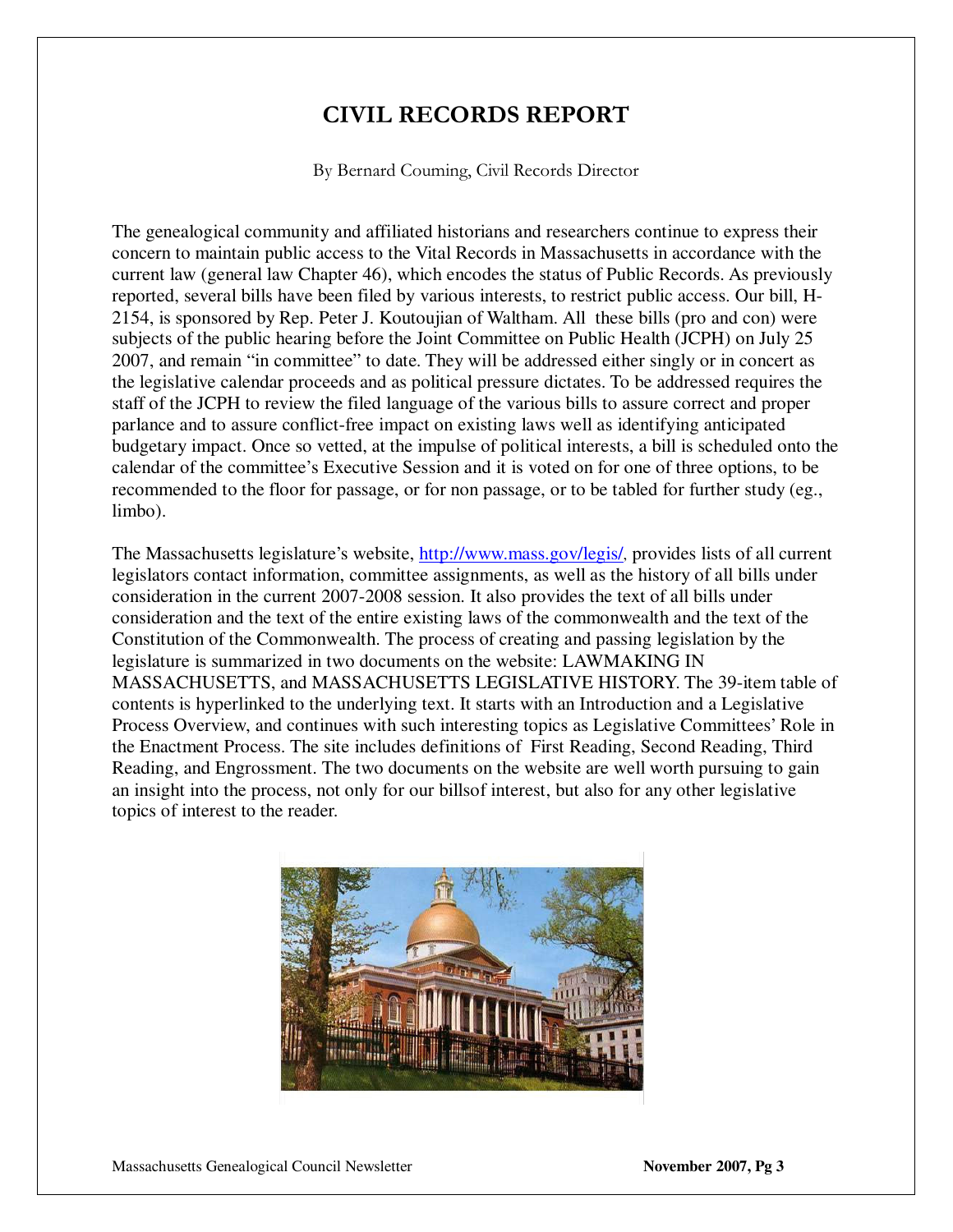#### MEMBERSHIP

Membership in the Council is open to any person or organization interested in its activities upon payment of dues. The membership year runs from 1 January to 31 December.

Dues: \$10 for individual \$15 for dual (same mailing address) \$20 for organizations.

## MGC MEMBER ORGANIZATIONS

- \* Allen County Public Library, Fort Wayne, Indiana
- \* Afro-American Historical & Genealogical Society
- \* Cape Cod Genealogical Society
- \* Central Massachusetts Genealogical Society
- \* Descendants of Whaling Masters
- \* Essex Society of Genealogists
- \* Friends of the Silvio O. Conte Archives
- \* Genealogical Roundtable
- \* The Irish Ancestral Research Association
- \* The Jewish Genealogical Society of Greater Boston
- \* The Massachusetts Society of Genealogists
- \* The Massachusetts Society of Mayflower Descendants
- \* The National Society of the Daughters of the American Revolution, Washington, DC
- \* New England Chapter of the Association of Professional Genealogists (formerly called the Greater Boston Chapter)
- \* New England Historic Genealogical Society
- \* The Waltham Historical Society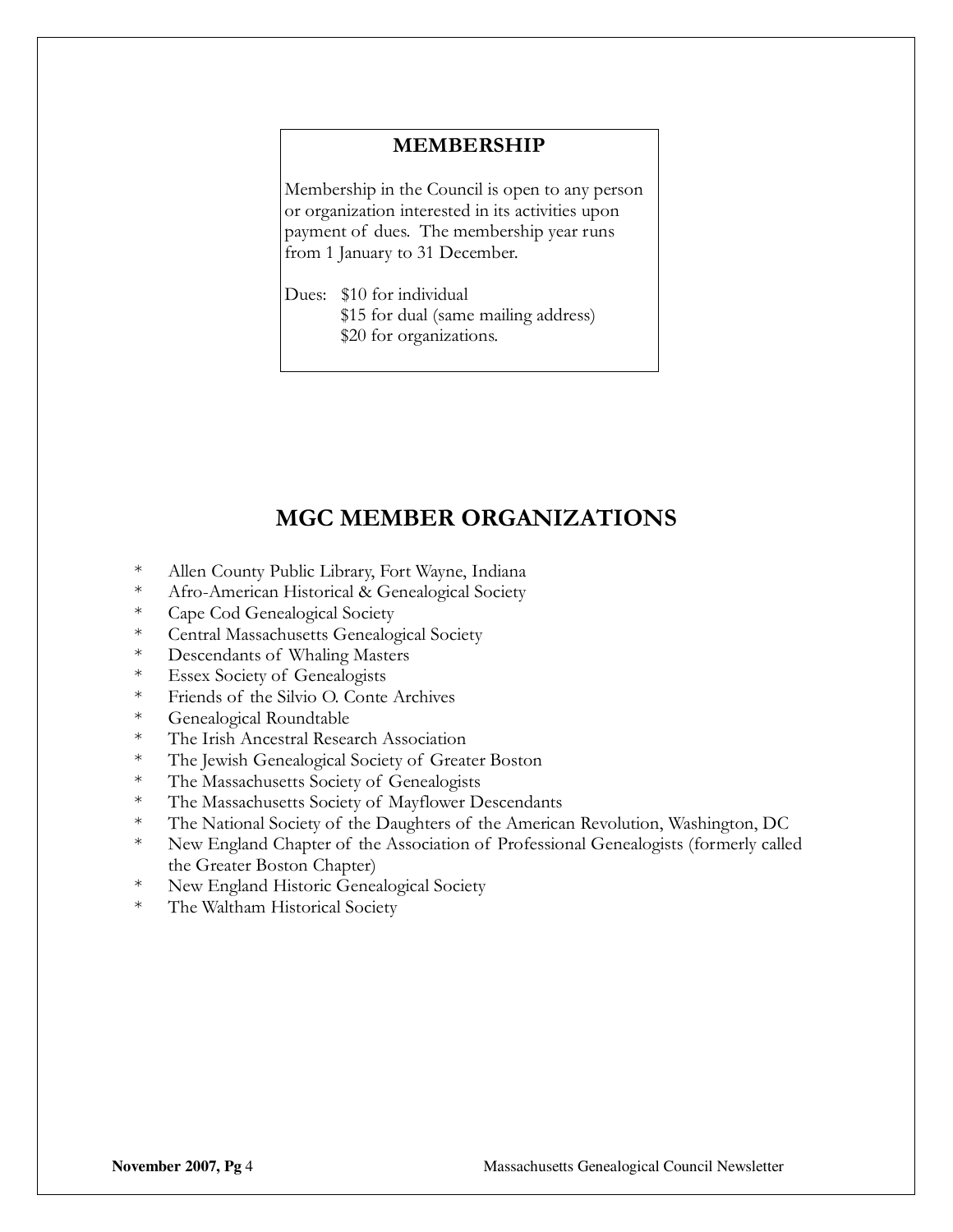## HELP WANTED

Two respected and important members of the Board have had to resign their positions due to family matters. Vicki Ryan is no longer Newsletter Editor and Christine Sweet-Hart, CG, is no longer Program Director. Both are sorely missed. We have filled the Newsletter Editor position, but still need help with Programs. Please look within your own genealogical organizations for capable and energetic people to help us pull through. Please circulate this job position advertisement throughout the Massachusetts genealogical and historical community.

## MGC PROGRAM DIRECTOR

The Massachusetts Genealogical Council (MGC) is currently seeking a Program Director. Duties of this position include locating a conference facility, planning an interesting and accessible conference program with multiple tracks, managing the budget and pricing for breakeven, and communicating with speakers, MGC board members, member organizations, and facility managers to ensure a smooth conference. The Program Director attends MGC boards meetings and the annual conference. The position is a volunteer opportunity for the right person.

While many of the plans for the 2008 conference are in place, we are still looking for someone who will help with the remaining tasks for April  $26<sup>th</sup>$ . Other board members with program experience will help the motivated applicant to grow into the position of managing one of the larger annual genealogical events in Massachusetts.

The Massachusetts Genealogical Council, founded in 1980, is dedicated to serving the interests of the state's genealogical community. MGC acts as an advocate in monitoring governmental legislative and administrative activities affecting genealogists; sponsoring and presenting legislation and programs designed to expand the resources and accessibility of services; developing and promoting the growth, education, and exchange of ideas among persons and organizations interested in the pursuit of genealogy; and providing other activities to advance genealogy. Qualified applicants should e-mail their resume to president@massgencouncil.org.

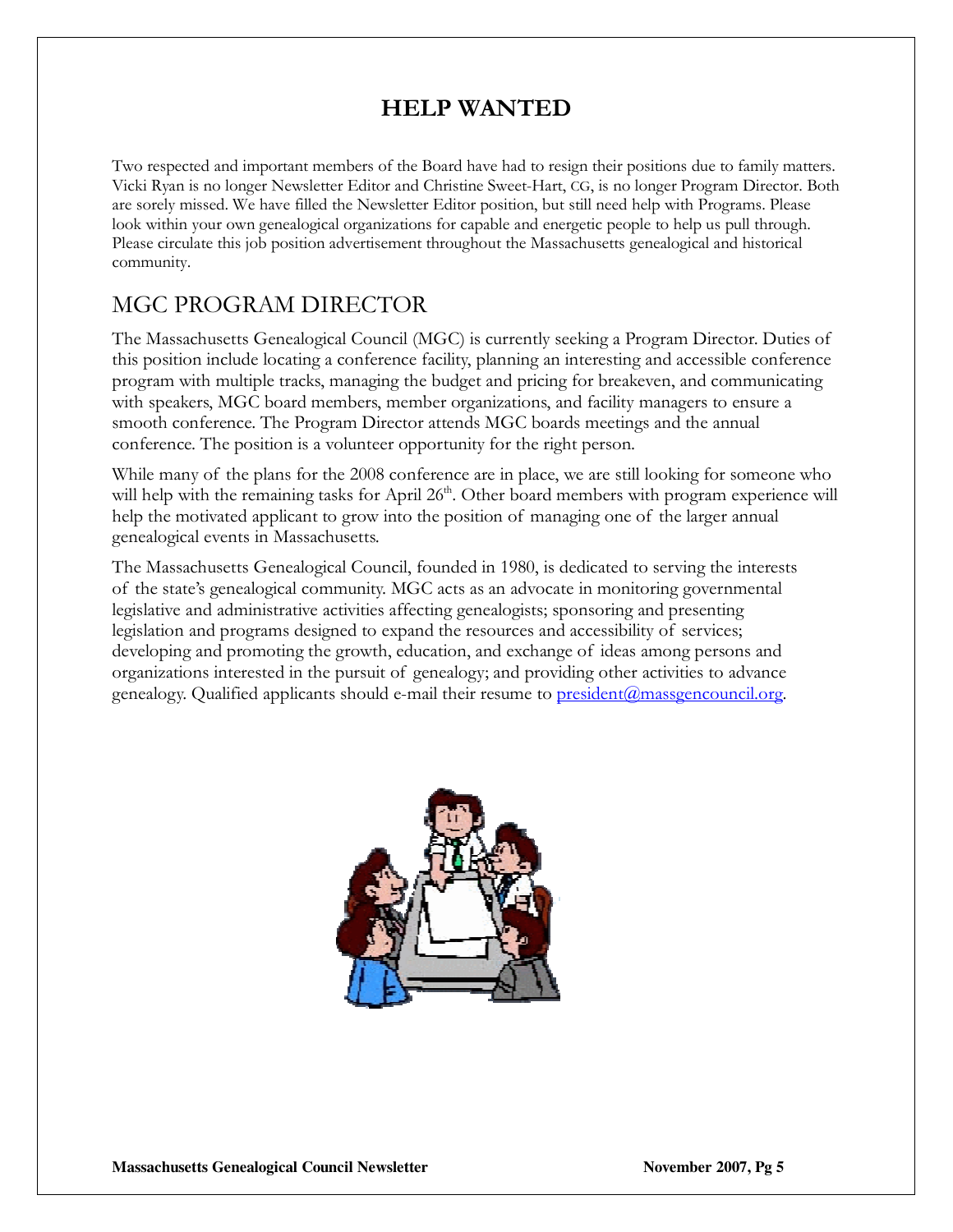## MASSGENCOUNCIL@ROOTSWEB.COM

The Massachusetts Genealogical Council now has its own email list service on Rootsweb. We will be using this email list to send information, announcements, and news about our organization and about our activities. You will also be free to use this list to ask questions about activities or to issue your own concerns about records access and/or legislative activities that impact genealogists.

For those of you who haven't yet subscribed, here are directions about subscribing and using the list. To join MASSGENCOUNCIL-L, send mail to MASSGENCOUNCIL-L-request@rootsweb.com with the single word subscribe in the message subject and body.

If you run into any trouble using the list, feel free to ask for help at the email address MASSGENCOUNCIL-admin@rootsweb.com.

Further instructions from the Rootsweb website:

- Subscribing. Clicking on one of the shortcut links below should work, but if your browser doesn't understand them, try these manual instructions: to join MASSGENCOUNCIL-L, send mail to MASSGENCOUNCIL-L-request@rootsweb.com with the single word subscribe in the message subject and body. To join MASSGENCOUNCIL-D, do the same thing with MASSGENCOUNCIL-D-request@rootsweb.com.
	- o Subscribe to MASSGENCOUNCIL-L
	- Subscribe to MASSGENCOUNCIL-D (digest)
- Unsubscribing. To leave MASSGENCOUNCIL-L, send mail to MASSGENCOUNCIL-Lrequest@rootsweb.com with the single word unsubscribe in the message subject and body. To leave MASSGENCOUNCIL-D, do the same thing with MASSGENCOUNCIL-Drequest@rootsweb.com.
	- o Unsubscribe from MASSGENCOUNCIL-L
	- o Unsubscribe from MASSGENCOUNCIL-D (digest)
- Archives. You can search the archives for a specific message or browse them, going from one message to another.
	- o Search the MASSGENCOUNCIL archives
	- o Browse the MASSGENCOUNCIL archives